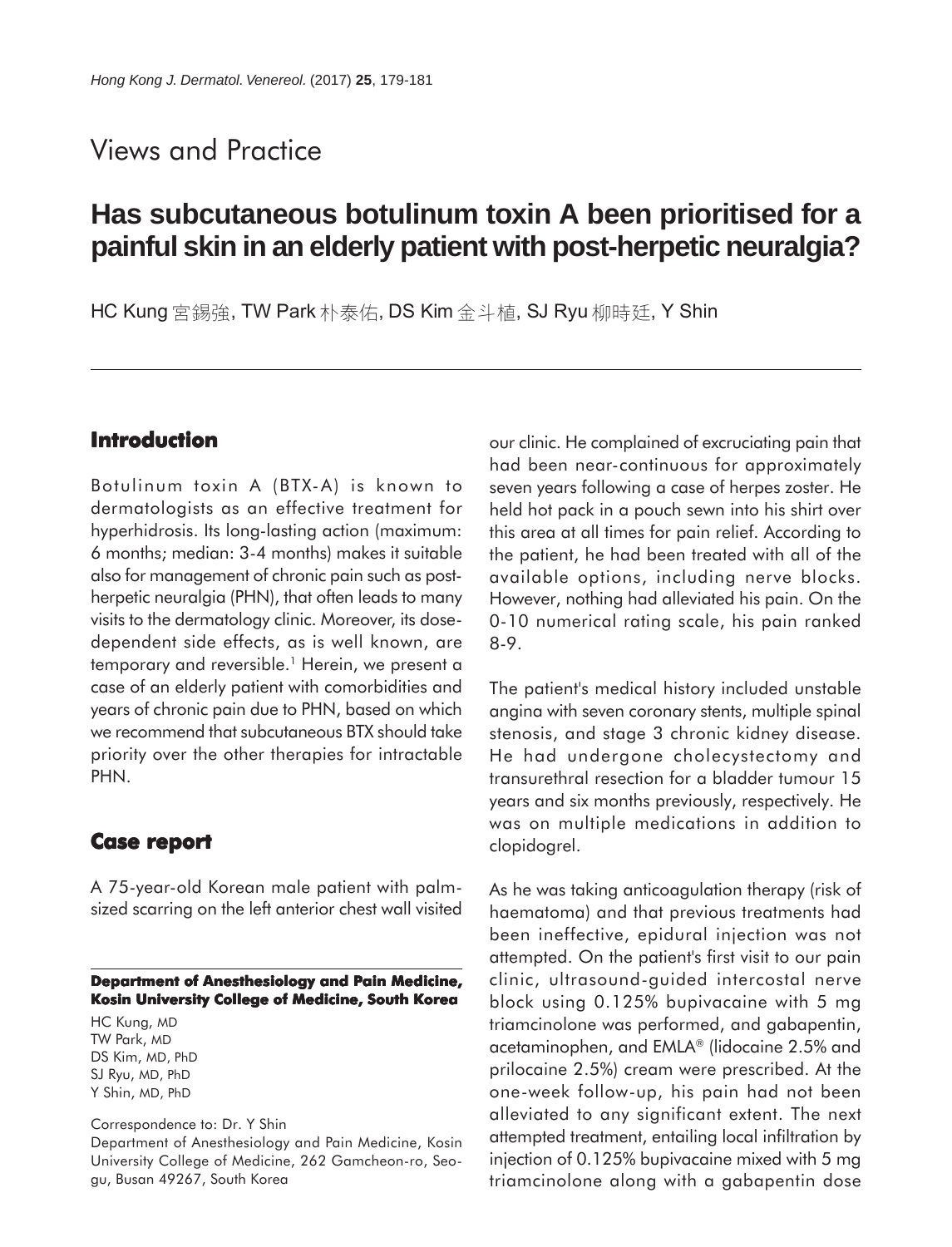increase (to 1200 mg/day), was likewise unsuccessful. In response, 1800 mg gabapentin per day was prescribed. At the same time, BTX injection was considered. In order to proceed with BTX treatment, the location of the acute pain in the patient's anterior chest wall was reconfirmed, over which chessboard-like lines were drawn with the patient in the supine position.

A total of 100 units of BTX-A (BOTOX®, Allergan Inc., Irvine, CA, USA) were diluted with 5 ml of 0.9% normal saline (20 units per 1 ml) and injected subcutaneously at the 33 points of intersection using a 26-gauge needle with a 1 ml syringe. Roughly 0.15 ml (3 units) was administered at each site (Figure 1). No side effects were observed, except for injection pain. At the one-week followup, the pain had not been relieved. However, by the two-week follow-up, there was some degree of improvement: the patient indicated that it was 60 to 70 percent of that experienced at the time of his first visit, and that his hot pack was no longer needed. The patient was satisfied with the BTX therapy, particularly as none other had been even partially successful; he looked forward to the next injection.



**Figure 1.** Botulinum toxin A injected subcutaneously in a chessboard-like pattern.

### **Discussion**

BTX-A is composed of a two-chain polypeptide with a protease unit that cleaves the SNAP-25 (synaptosome-associated protein of 25 kd) complex, which is the critical fusion protein related to acetylcholine release in the presynaptic terminal. This prevents formation of the SNARE (soluble N-ethyl malemide-sensitive factorattachment protein-receptor) system leading to inhibition of fusion of neurotransmitter vesicles with the presynaptic membrane and the release of neurotransmitters at the synaptic cleft is blocked. Moreover, with decreased release of acetylcholine, CGRP (calcitonin gene-related peptide), substance P, and glutamate, nociceptive fiber discharge likewise is retarded.<sup>2,3</sup> Although its main painrelieving mechanism of action is not yet completely clear, several processes by which it can manage neuropathic pain have been demonstrated in laboratory animal experiments.<sup>1</sup> Its main advantage as a choice for chronic pain treatment is its long-duration of action. However, BTX injections used for pain-relief purposes (excepting chronic migraine, the only FDA-approved indication for chronic pain) are off-label.4

According to the guidelines of the Therapeutics and Assessment Subcommittee of the American Academy of Neurology (AAN), the levels of BTXtherapeutic efficacy are classified as follows: level A (effective/ineffective), level B (probably effective/ ineffective), level C (possibly effective/ineffective), and level U (undetermined). For PHN and trigeminal neuralgia, notably, the efficacy of BTX therapy is level A.<sup>1</sup> Therefore, in cases of intractable PHN, BTX treatment is worth trying.

PHN generally is treated with oral and topical non-steroidal analgesics, anticonvulsants (i.e. gabapentin and pregabalin), antidepressants (i.e. tricyclic agents and norepinephrine-reuptake inhibitors), opioids, and anaesthetic patches (i.e. lidocaine and capsaicin). If pharmacological treatments fail to bring sufficient pain relief, interventional treatments including epidural block,